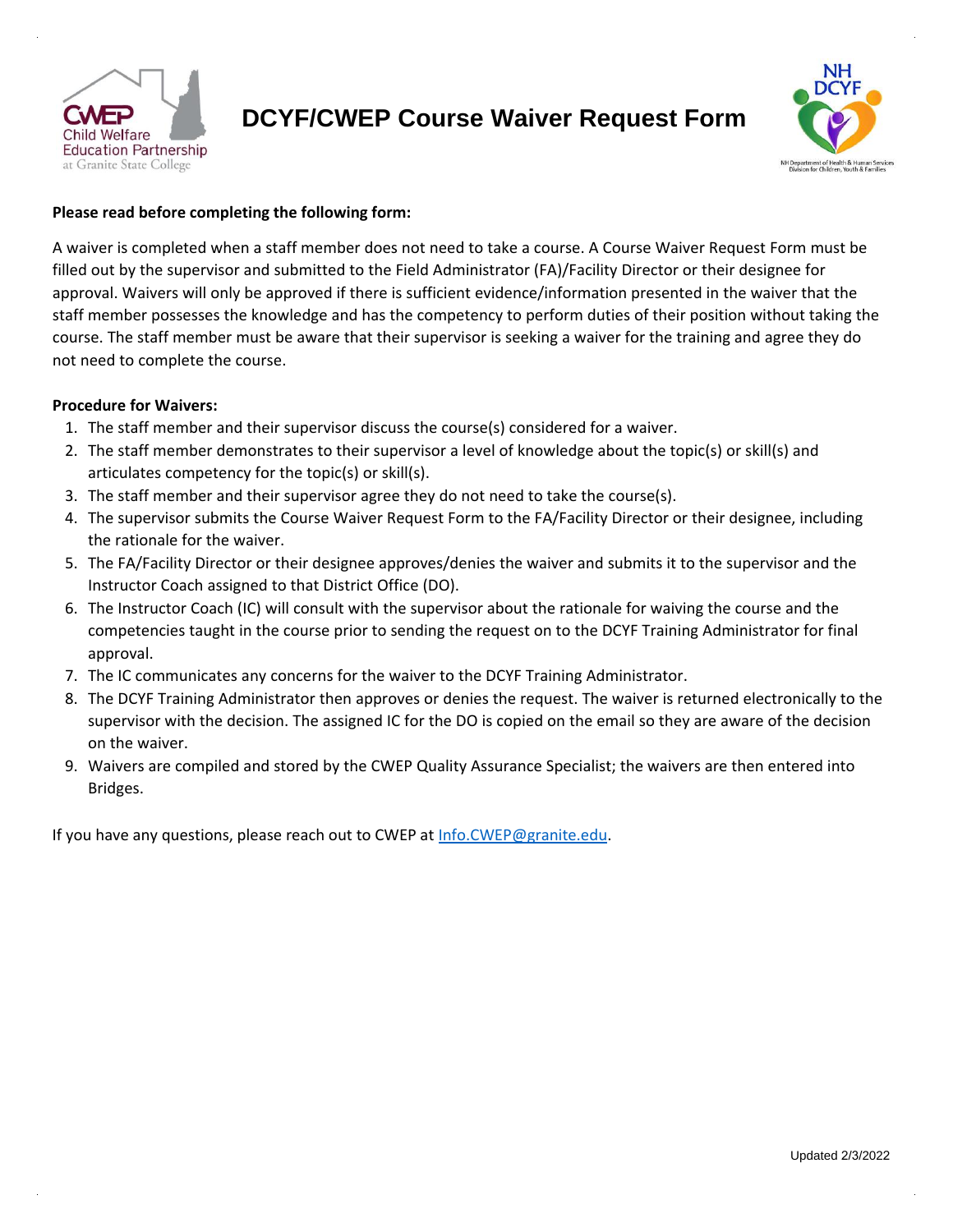

 $\hat{\mathbf{r}}$ 

**DCYF/CWEP Permanent Waiver Request Form**



|                                                                                                                                                     | Date: ______________ |
|-----------------------------------------------------------------------------------------------------------------------------------------------------|----------------------|
|                                                                                                                                                     |                      |
| <b>District Office:</b> [Please select a district office]                                                                                           |                      |
|                                                                                                                                                     |                      |
|                                                                                                                                                     |                      |
| <b>Field Administrator:</b><br><u> 1980 - Jan Stein Stein Stein Stein Stein Stein Stein Stein Stein Stein Stein Stein Stein Stein Stein Stein S</u> |                      |
| <b>Courses Requested to be Waived:</b>                                                                                                              |                      |
|                                                                                                                                                     |                      |